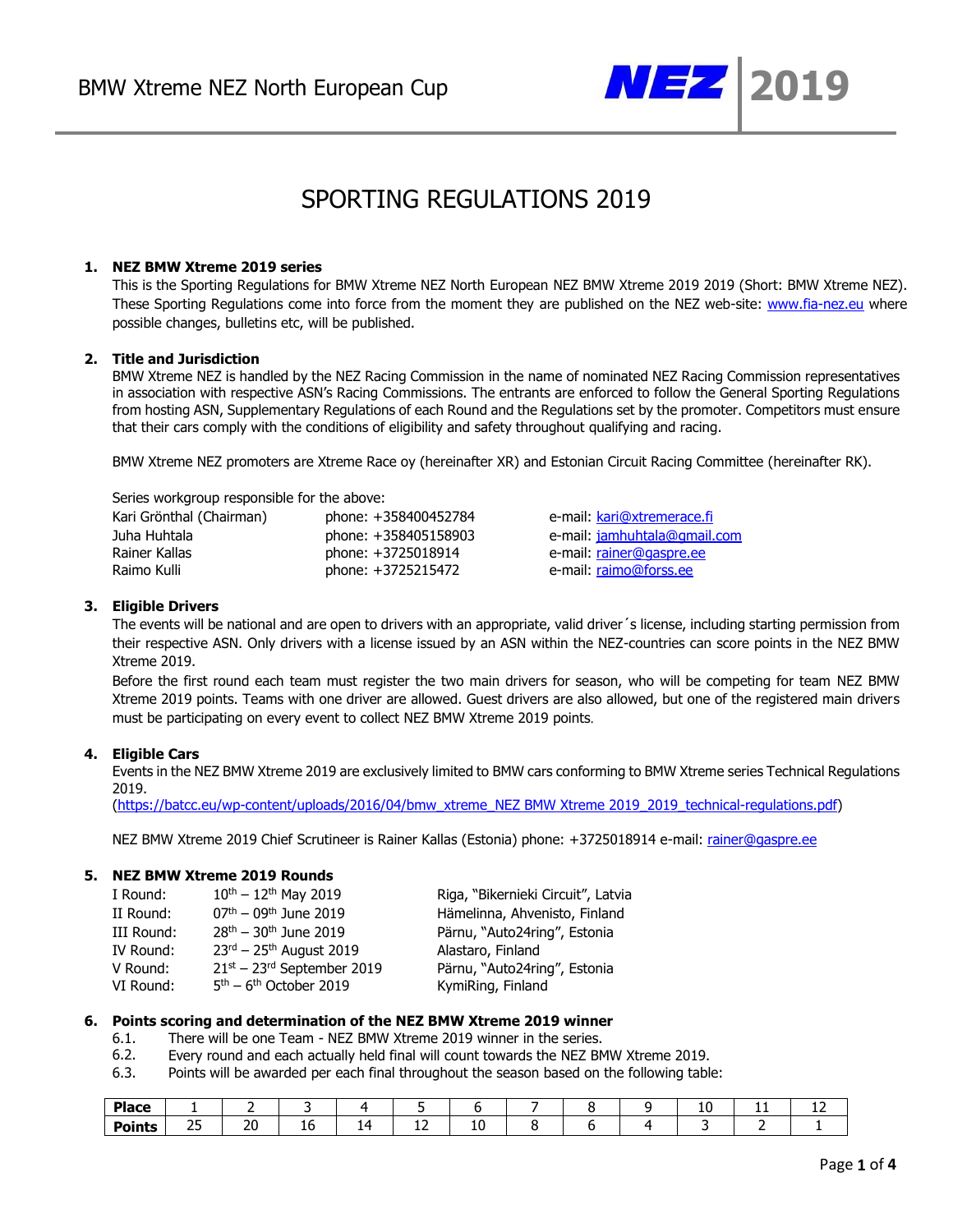

| DNS (Did not started) $-$   | 0 points |
|-----------------------------|----------|
| DNQ (Did not qualified) $-$ | 0 points |
| $DSQ$ (Disqualified) –      | 0 points |

- 6.4. In order to be classified in the certain final, the participant must complete at least 75% (seventy five percent) of the distance in the race final completed by the winner of the race. DNQ status is determined to the participants completed less than 75% (seventy five percent) of the distance in the race final completed by the winner.
- 6.5. The Team which collects the greatest number of points will be determined as the NEZ BMW Xtreme 2019 Cup winner.
- 6.6. In case of two or more Teams having the same number of points after the last final, the higher overall position will be given to the Team with more top positions in the finals (I, II, III place, etc.). If the above will not determine the winner, the higher overall NEZ BMW Xtreme 2019 series position will be given to the Team with the higher position in the last final in the last round of the NEZ BMW Xtreme 2019 series.

#### **7. Starting numbers and advertisement**

- 7.1. Starting numbers
	- 7.1.1. Starting numbers from 1 to 3 are reserved accordingly for first three winners' teams' of 2018 season. Starting numbers from season 2018 are also valid in season 2019.
	- 7.1.2. Starting numbers must be positioned on the windscreen, in the right upper corner under advertisement; in center of the rear window under the advertisement and on rear side windows. Height of the numbers must be 20 cm. These numbers will be provided to the teams, who are registered to the series.
- 7.2. Other mandatory markings
	- 7.2.1. National flag and names of driver/drivers must be placed on the side rear windows and names of driver/drivers` names under the number on windscreen. Height of the names on windscreen must be 5cm and 10cm on rear windows. These stickers will be provided to the teams, who are registered to the series.

# 7.3. Advertisements<br>7.3.1. All racing ca

All racing cars must wear labels and advertisements of Series supporters and sponsors. For that XR reserves following areas:



- 1. Height: 150 mm
- 2. Height: 150 mm
- 3. Dimensions: 100 x 500 mm
- 4. Dimensions: 500 x 120 mm event organizer advertising
- 5. Dimensions: 360 x 60 mm
- 6. Dimensions: 320 x 120 mm
- 7. Dimensions: 500 x 120 mm
- 8. Dimensions: 250 x 250 mm dashboard in car advertising plate.

XR and RK will provide all teams with labels and stickers. Teams are responsible that all stickers are placed correctly.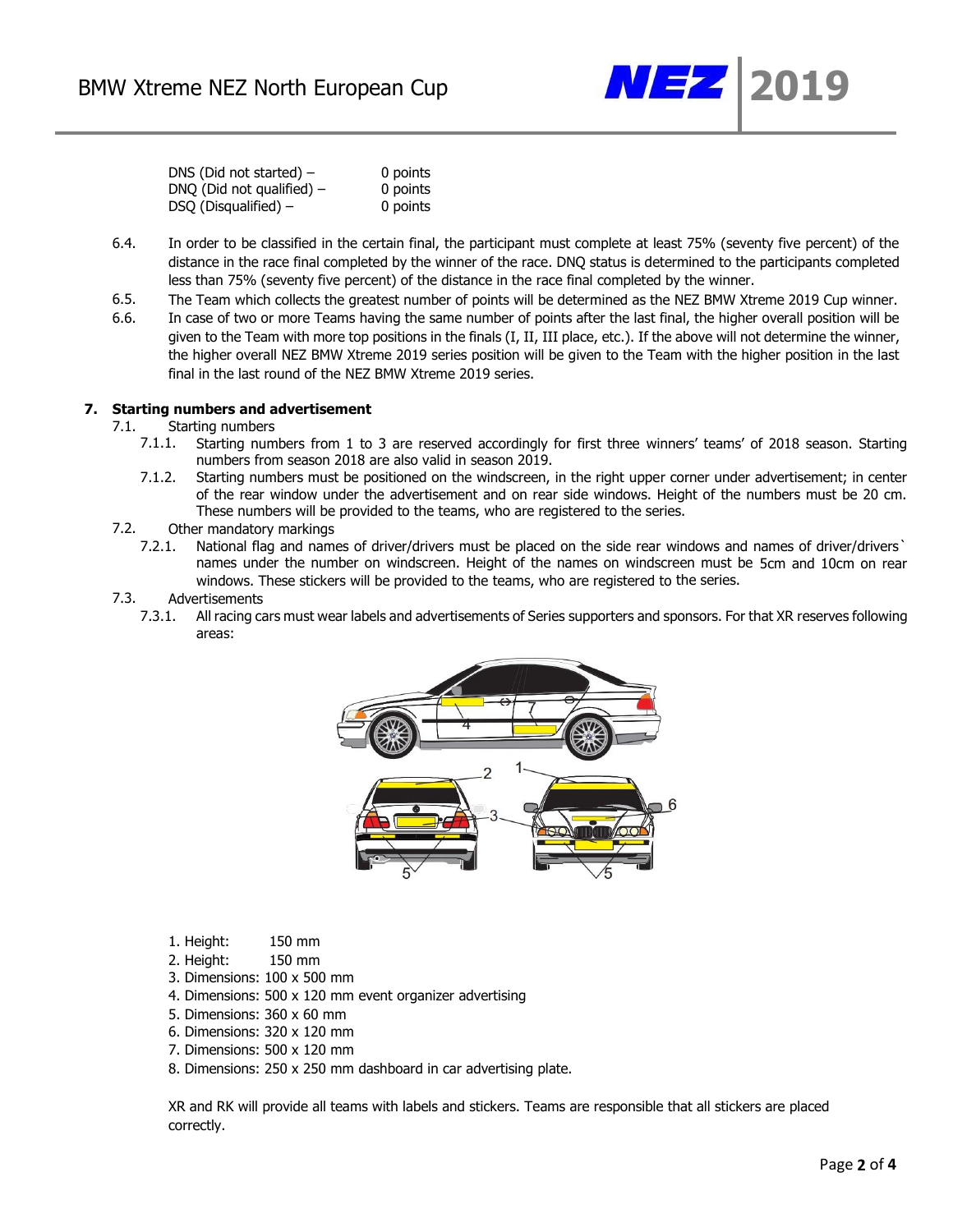

## **8. Entries**

- 8.1. In order to be eligible to score series points the Competitors/Teams must enter the BMW Xtreme NEZ series. The entry has to be made via web site of the promoter of the series: [www.batcc.eu](http://www.batcc.eu/)
- 8.2. Competitors are responsible for sending in correct and complete entry.
- 8.3. The standard registration for the series is open on 20<sup>th</sup> of March, 2019 and closes on 8<sup>th</sup> of May, 2019 (14:00 Riga time).
- 8.4. The NEZ BMW Xtreme 2019 will become legitimate as long as there are minimum number of entries for the NEZ BMW Xtreme 2019 - 10 (ten) throughout the season.

## **9. Free Practice, Qualifying and Finals**

- 9.1. Free practice session will be held in accordance with the Supplementary Regulations of each round. Overall duration of free practice sessions minimum 15 minutes.
- 9.2. There will be 2 (two) qualifying sessions. Duration minimum 10 minutes (each) and minimum 30 minutes in between qualifying sessions.
	- 9.2.1. drivers name who will participate in first qualifying session must be announced during sporting checks of each event;
	- 9.2.2. first driver will drive first qualifying session and second driver will drive second qualifying section. Team with only one driver can drive both sessions;
	- 9.2.3. time is measured for each fully completed lap and the best time for each driver is counted. Final positions will be decided on the basis of the best lap in qualifying session. If equal times are recorded, the driver who achieved time first will get a higher position;
	- 9.2.4. from first qualifying session determine starting positions in first sprint race for team first driver;
	- 9.2.5. from second qualifying session determine starting positions in second sprint race for team second driver;
	- 9.2.6. starting position for long race determine by summarizing best lap time of both drivers and reversing then grid from places 1<sup>st</sup> to 8<sup>th</sup> (the best Team will start from 8<sup>th</sup> grid second best team from 7<sup>th</sup> grid and so on)
- 9.3. Race consists of 2 (two) sprint races/finals (Final No 1 and Final No 2) with duration of 20 minutes and 1 (one) long race with duration 45 minutes (Final No 3).
- 9.4. Mandatory pit-stop in the long race (Final No 3):
	- 9.4.1. One pit stop is mandatory in the long race;
	- 9.4.2. Pit stop can be carried out only when signboard "PIT LANE OPEN" is shown in main flag post and the driver has passed signboard at least once;
	- 9.4.3. Pit lane for mandatory pit stop will be open in a time window from 19 minutes to 26 minutes from the start of the long race;
	- 9.4.4. Mandatory standing time on pit lane is minimum 70 seconds for a fully stopped racecar. Teams are responsible of measuring the correct stopping time. Shorter stop will be penalized according to Supplementary regulations, whether with a "Stop and Go" or a time penalty;
	- 9.4.5. Team with two drivers must change driver during the pit stop;
	- 9.4.6. It is allowed to work on the car during the pit stop;
	- 9.4.7. Refueling during the pit stop is forbidden;
	- 9.4.8. Using additional coolers and blowers is forbidden during the pit stop;
	- 9.4.9. Stopping order in pit is according to supplementary regulations (in front of the team box/chosen location or in one line);
	- 9.4.10. Pit lane speed limit is according to Supplementary regulations of the certain Event;
	- 9.4.11. Ignoring compulsory pit stop will be penalized by excluding the team from the Final No 3.
- 9.5. Organizers of the Events must undertake to organize prize giving ceremony for top three winners of each Final. Prize giving ceremony to be held in accordance with the Supplementary Regulations of the certain Event.
- 9.6. Winners during prize giving ceremony must wear the series sponsor hat which have to be provided by the XR.

## **10. Time-keeping**

All competitors must have their own or rented time-keeping transponder mounted and working when the car is on the track (free practice, qualifying and race).

## **11. Entry fee for NEZ BMW Xtreme 2019 series and Rounds**

- 11.1. The entry fee for BMW Xtreme NEZ series (6 rounds) is set to be 500,00 EUR (VAT excluded).
- 11.2. The entry fee for BMW Xtreme NEZ series after closing standard registration (according #8.1.3.) is set to be 100,00 EUR (VAT excluded) per each single Event.
- 11.3. The NEZ BMW Xtreme 2019 entry fee is payable to: